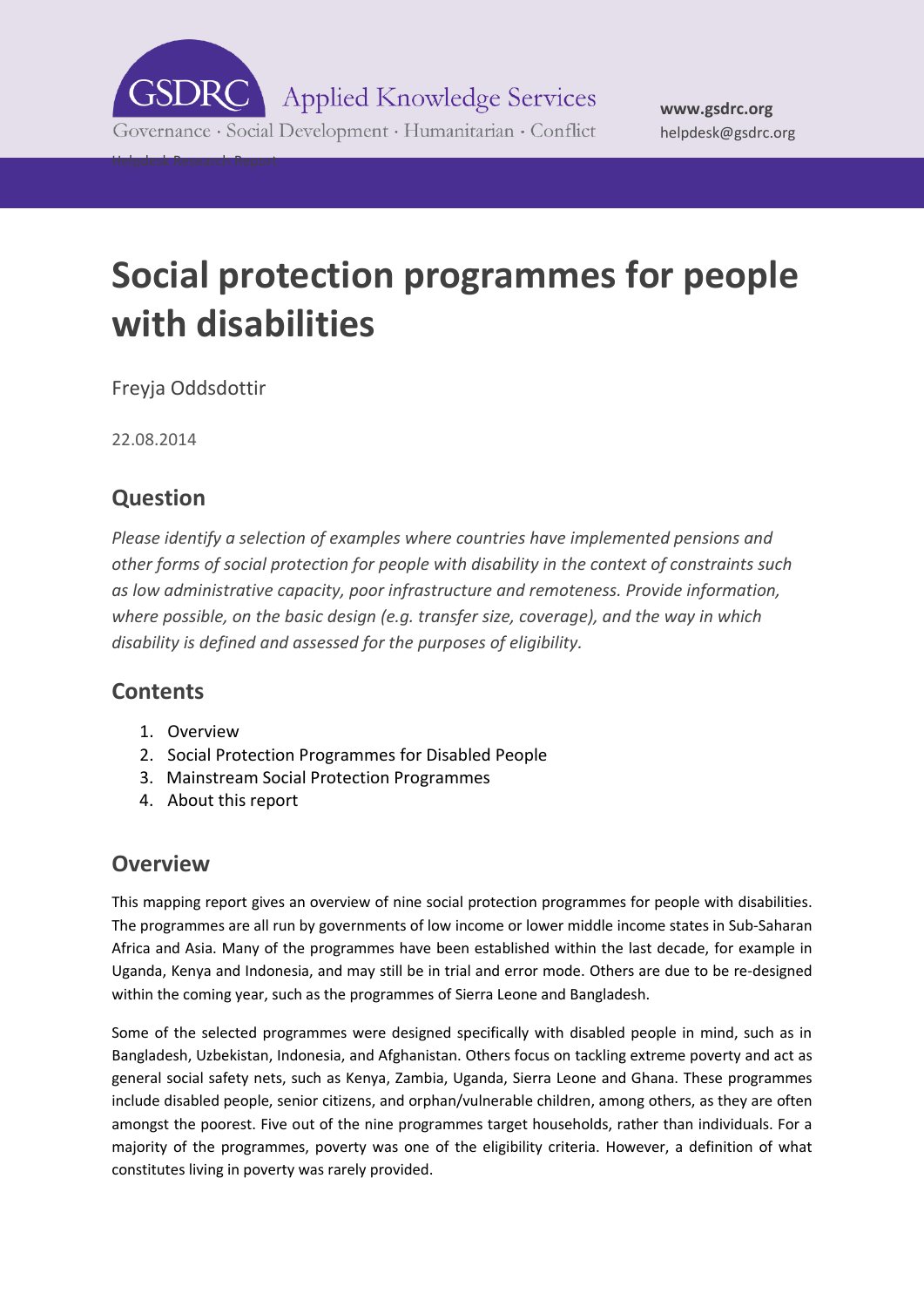Some of the common constraints concerning the design and implementation of the programmes include:

- **Most of the programmes only reach a low percentage of the disabled people in need. This is usually** due to limited funds and resources, and national governments often depend on assistance and funding from donors and development partners.
- **Information on how eligibility for disability pension is assessed was not found for all the** programmes listed. Additionally, an evaluation for the Bangladesh social protection programme found that even if criteria was detailed in the guidance handbook at the national level, it wasn't always practical. Decisions about whether to include beneficiaries was often at the discretion of the local authorities and facilitators on the ground. Lack of specific identification criteria may result in the disabilities that are included mainly being visible disabilities rather than invisible disabilities (Schneider, 2011).

A common criterion for disability pension is a medical certificate of disability. This tends to exclude many of the potential beneficiaries, as it can both be expensive and/or require travelling long distances to the nearest clinic.

Mleinek and Davis (2012: 15) suggest a number of other common challenges for operating social protection programmes for people with disabilities in any country:

- Lack of data and understanding of the need leads to expensive and unreliable targeting.
- A proper targeting system requires follow up assessments and monitoring, which are also costly.
- The benefit is sometimes worth less than the cost of travelling to receive it.
- Many poor people with disabilities, living in remote areas, are unaware of social protection schemes or cannot access them.
- Budgets are often not sufficient, which can create social tensions within communities and weaken the informal community-help mechanisms if only certain people receive assistance.
- Programmes designed with a focus on charity rather than empowerment can create a disincentive to work (when eligibility criteria are tied to a perceived "incapacity to work")<sup>1</sup>.

The report lists two categories of programmes. One of them is programmes that are intended to serve as a wider social safety net, and include disability among other criteria. The other category is for programmes that are specifically designed with disabled people in mind.

The report is based on information found online, which may or may not be up to date. Dates are cited whenever possible.

-

<sup>1</sup> Cited in Rohwerder, B. (2014). *Disability inclusion in social protection* (GSDRC Helpdesk Research Report 1069). Birmingham, UK: GSDRC, University of Birmingham.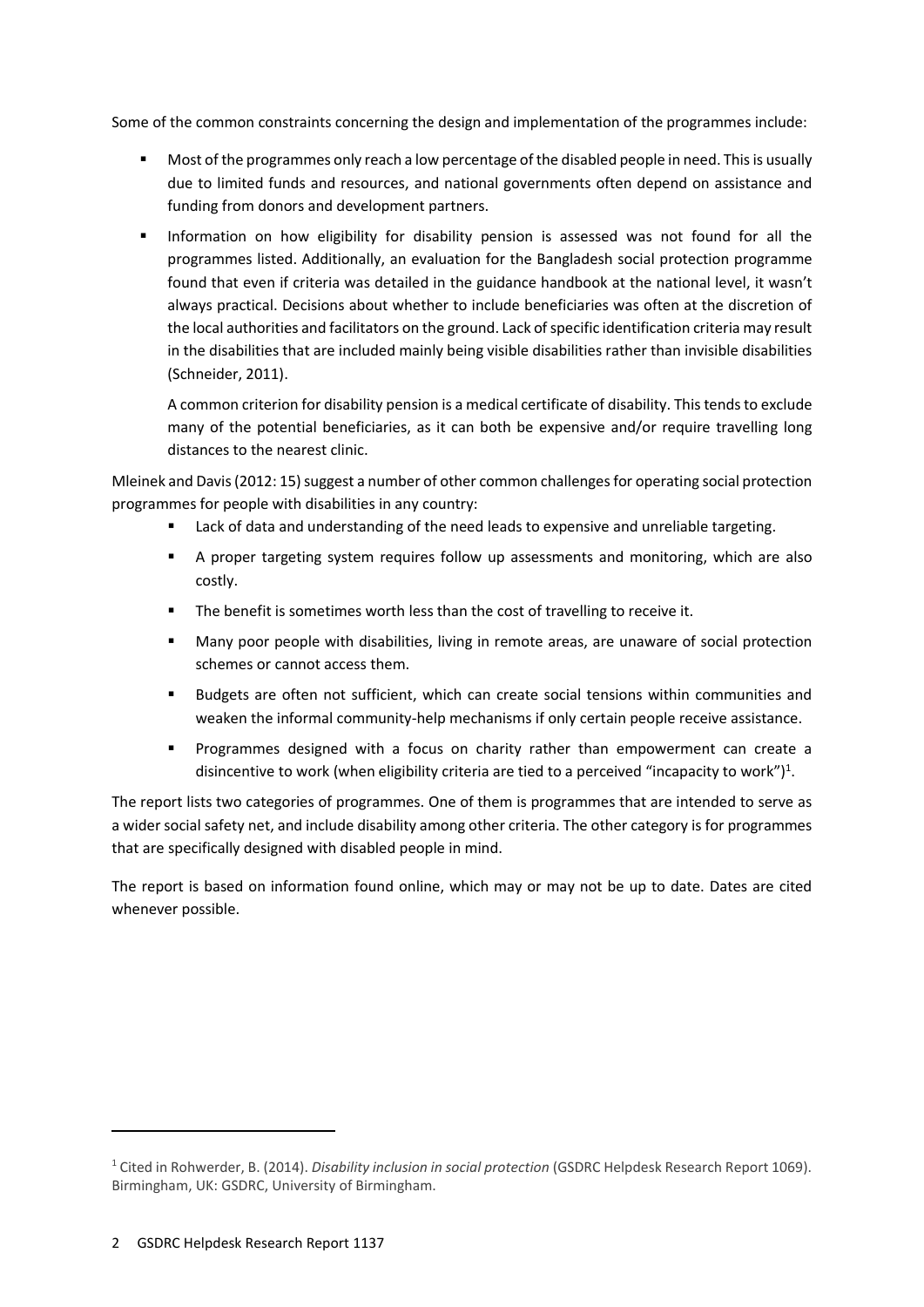# **Social Protection Programmes for Disabled People**

# *Afghanistan - Program for Martyrs and Disabled*

**Design:** The programme is the government's largest national cash transfer programme, accounting for about 0.2 per cent of GDP. It provides cash benefits to the families of martyrs from earlier wars and individuals with war and landmine-related disabilities. In 2007 the Ministry of Labor, Social Affairs, Martyrs and Disabled provided 87,936 single households with disabilities with AFN 400 (equivalent to US\$8) in assistance and 226,388 families with one or more disabled family members with AFN 500 (US\$10) per month. The Ministry of Health has estimated that 2.7 per cent of the population, or 599,400 people suffered from severe disabilities in 2003/4, which is a figure comparable with more developed countries. One of every five household has a member with a disability (Woloszyn, 2008).

A report by the International Disability Alliance (IDA, 2010) describes how people with disabilities have been a priority for the Government of Afghanistan despite the underdevelopment of the social welfare system, due to the fact that a large proportion of the population was disabled by the war. However, research has shown targeting of safety net programmes to be inefficient, with a relatively large number of ineligible households receiving benefits while eligible households are left out. This is because only a few programmes have been specifically targeted at poor households. The martyrs' and disabled programme, which dominates spending on safety nets, is not poverty-targeted. Meanwhile, even poverty-focused donor programmes show high levels of leakage to better-off households (Save the Children, 2012).

**Definition and assessment of disability:** No information was found on the definition or assessment of disability for the Afghan programmes.

#### **References:**

International Disability Alliance (IDA) (2010). *Disability-analysis of reports from States, which will be reviewed by the CESCR Committee in its 44th Session (3-21 May 2010)*. Retrieved from: <http://goo.gl/X73NLX>

Rohwerder, B. (2014). *Disability inclusion in social protection* [\(GSDRC Helpdesk Research Report 1069\)](http://www.gsdrc.org/docs/open/HDQ1069.pdf). Birmingham, UK: GSDRC, University of Birmingham.

Wolozsyn, R. (2008). *NGO voices on social protection*. ACBAR Advocacy Series, Asia Development Bank. Retrieved from:

[http://reliefweb.int/sites/reliefweb.int/files/resources/E566F49E60D6CD44C12576F600380EF4-](http://reliefweb.int/sites/reliefweb.int/files/resources/E566F49E60D6CD44C12576F600380EF4-Full_Report.pdf) [Full\\_Report.pdf](http://reliefweb.int/sites/reliefweb.int/files/resources/E566F49E60D6CD44C12576F600380EF4-Full_Report.pdf)

Save the Children (2012). *Social protection and child malnutrition - Afghanistan*. Retrieved from: [http://www.savethechildren.org.uk/sites/default/files/docs/social%20protection%20Afghanistan%20brie](http://www.savethechildren.org.uk/sites/default/files/docs/social%20protection%20Afghanistan%20briefingBT.pdf) [fingBT.pdf](http://www.savethechildren.org.uk/sites/default/files/docs/social%20protection%20Afghanistan%20briefingBT.pdf)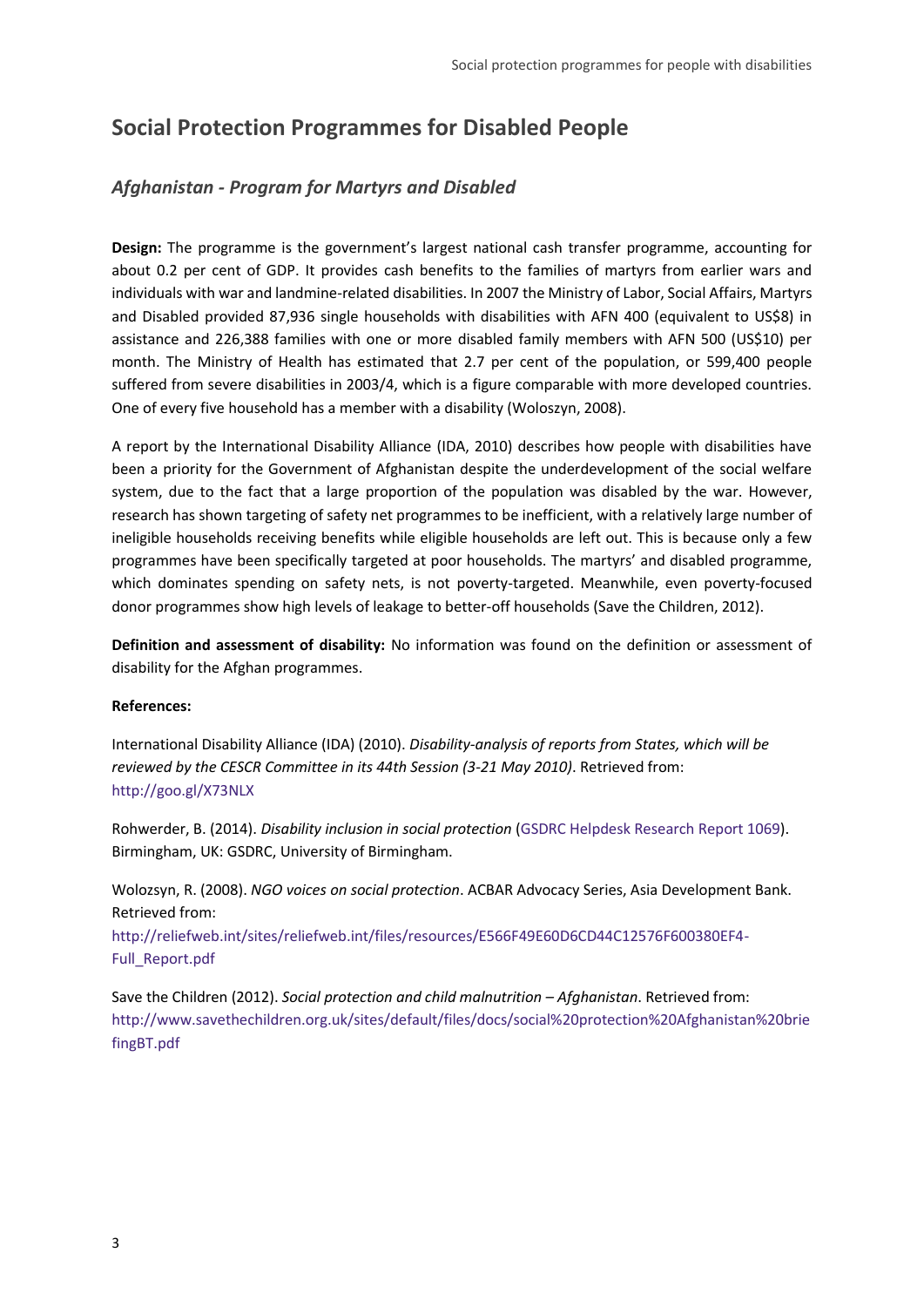# *Bangladesh - Allowance for Financially Insolvent Persons with Disabilities*

**Design:** This government run programme is executed by Department of Social Security through implementation committees at the national, district and upazila<sup>2</sup> levels. Separate committees also operate for the municipal and ethnic minorities areas. In 2012, 298,000 people received a monthly allowance of US\$3.80. The Government of Bangladesh estimates that 1.5 per cent or 2.3 million are severely disabled, and that 6.3 per cent of households have a member with a severe disability. The government also recognises that the social protection programme has several shortcomings, including 'inadequate procedures for identifying disability, transfer levels that are too low to provide the level of support required; and, the exclusion of a high proportion of deserving people with severe disabilities' (Government of Bangladesh, 2013: 64).

The government also gives stipends to students with disabilities, to enable them to continue their education in specialised and mainstream educational institutions from primary to university levels. However, this stipend only reaches 18,600 children in total, which is only a small proportion of the total number of children in need, and value of the stipend is low (Government of Bangladesh, 2013).

In the next five years, the government aims to prioritise disabled children. Its plan is to identify all poor disabled children in the country, and to ensure that every child with a disability certificate will be provided with a regular cash transfer. It will also put in place processes to remove children with disabilities from the street.

The government will also significantly expand the scheme for disabled adults, applying a means test to each candidate. Robust measures are to be designed for identifying severe disability and an appeals mechanism will be put in place for persons feeling that they have been unfairly excluded. Additional support will be provided in the form of vocational education and small business schemes, as well as by eliminating discrimination in the labour market. Implementation plans are to be submitted for approval in December 2014, and will begin to be implemented in July 2015.

**Definition and assessment of disability:** The programme has five categories which consist of hearing, visual, speech, intellectual, and physical impairment. Beneficiaries must be poor with severe or multiple disabilities and/or children in school. To be eligible, a disabled person must fulfil the following criteria:

- **Annual income not exceeding Taka 24,000**
- **Destitute**

-

- **Local resident**
- Above six years of age
- Selected by the concerned committee

Aside from these criteria, priority is given to the elderly, homeless, women with multiple disabilities, and poor and intellectually impaired children in economically disadvantaged areas of the country. It is not clear how poverty is measured when eligibility is assessed.

<sup>&</sup>lt;sup>2</sup> Second lowest tier of regional administration.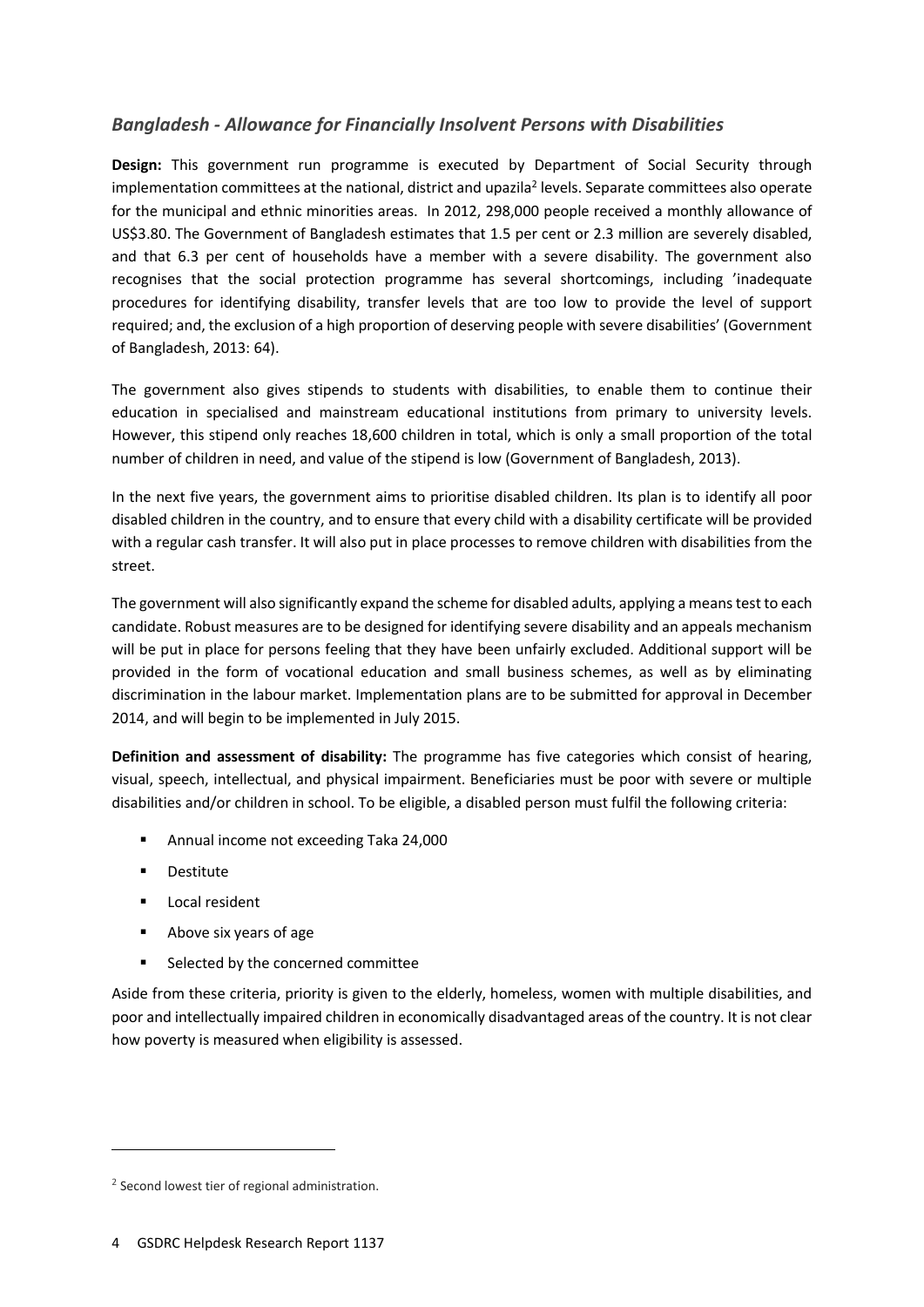#### **References:**

Gooding, K. & Marriot, A. (2009). Including Persons with Disabilities in Social Cash Transfer Programmes in Developing Countries. *Journal of International Development* 21: 685-698. [DOI: [http://dx.doi.org/10.1002/jid.1597\]](http://dx.doi.org/10.1002/jid.1597)

Department of Social Security (2014). *Allowances for Insolvent Persons with Disabilities (PWDs)*. Retrieved from: [http://www.dss.gov.bd/modules/static\\_page/person\\_with\\_disabilities\\_allowances.php](http://www.dss.gov.bd/modules/static_page/person_with_disabilities_allowances.php)

ILO (2014). *Allowance for Financially Insolvent Persons with Disabilities*. [http://www.ilo.org/dyn/ilossi/ssimain.viewScheme?p\\_lang=en&p\\_geoaid=50&p\\_scheme\\_id=3171](http://www.ilo.org/dyn/ilossi/ssimain.viewScheme?p_lang=en&p_geoaid=50&p_scheme_id=3171)

Government of Bangladesh (2013). *Bangladesh National Social Protection Strategy.* Retrieved from: [http://goo.gl/GNtLOz.](http://goo.gl/GNtLOz)

#### *Indonesia - Jaminan Sosial Penyandang Cacat Berat (JSPACA)*

**Design:** Managed by the Ministry of Social Affairs, *Jaminan Sosial Penyandang Cacat Berat* (JSPACA) is a cash transfer program for severely disabled people. It consists of cash transfers and facilitated services. The monthly cash transfer amounts to IDR 300,000 (US\$25), and has remained the same since the beginning of the program in 2006. In 2011, the programme had a total of 19,500 beneficiaries in 184 districts in 31 provinces. The programme aims to enable beneficiaries to fulfil nutrition and health care needs, to access basic necessities and services, as well as encouraging them to function socially and help community integration. Internal monitoring and evaluation reports from 2009 indicate that 92 per cent of beneficiaries bought food, 11 per cent paid for health services or assistive devices, 17 per cent bought clothing, and 18 per cent bought assets (usually precious metals or livestock). Only six per cent of JSPACA facilitators interviewed stated that beneficiaries utilised funds improperly. While impacts are not known, beneficiaries report that they appreciate the combination of cash transfer and facilitated services (World Bank, 2012).

An assessment of the efficiency of the JSPACA programme indicates moderate and declining administrative overheads despite their small scale and pilot status. For example, overall administrative overhead was nine per cent in 2012, down from 12 per cent in 2010. However, the analysis does not include local government contributions and thus may underestimate the full extent of administrative costs. Additionally, it is likely that more resources will be necessary to develop management and implementation systems to enhance their impact.

Indonesia has yet to develop a comprehensive database of disability, and therefore it remains difficult to assess this program's coverage against the overall population of severely disabled people. Ministry of Social Affairs estimates in 2011 suggested the total number of severely disabled people to be around 160,000 to 200,000 people. Based on this, the program is considered to have very low coverage of 4 per cent of the disabled population.

A World Bank (2012) report suggests that programme support operations (socialization and outreach; allocation, targeting and prioritisation; monitoring and evaluation; and complaints and grievances) have small budgets and are dependent on cooperation and enthusiasm from local governments and facilitators. While a range of safeguarding activities are detailed in program guidelines, practical guidance is lacking when it comes to identifying and prioritising beneficiaries when not all criteria are met or when two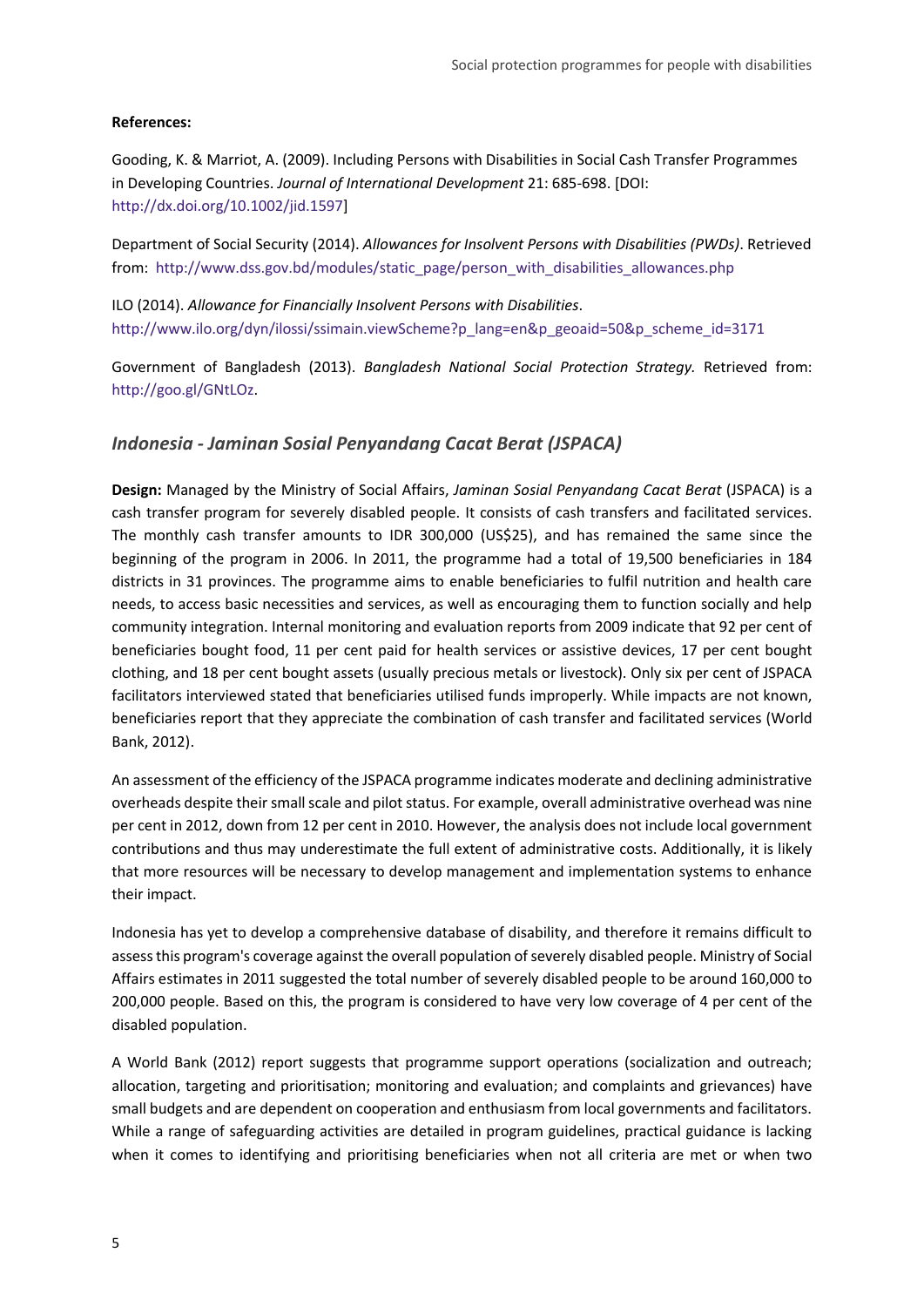potential beneficiaries equally meet all criteria. In practice, such judgements are left to local-level implementers and facilitators.

Another evaluation by GIZ found that a variety of mainstream social protection programmes could include people with disabilities if they are deemed eligible on the basis of income/poverty. However, they were not designed to include people with disabilities, and little is known about whether they meet their needs. Awareness of disability rights and needs has not fully reached the local government level, and the coverage of current programmes is limited and overlapping with mixed objectives (Mleinek & Davis, 2012).

**Definition and assessment of disability:** Severe disability is classed as 'incapability of rehabilitation', applying to those who cannot perform daily activities without assistance from other people. Severely disabled people are prioritised unless they already receive income support. The programme aims to intervene before beneficiaries need more intensive services or care, and potential beneficiaries are partially identified by their lack of primary and secondary care.

Beneficiary selections are performed in-house. This has the benefit of being thorough, but such a process is also costly and time-consuming. After receiving local nominations, individual reviews are completed of all nominees. Demographic and socio-economic information is compiled for beneficiaries and their households, as well as recording the type and severity of an individual's disability. A full body photograph is taken to capture any characteristics not evident in other data.

Once data is compiled, a scoring system is applied to rank nominees according to how vulnerable they are. In practice however, assessments based on photographs do not always match assessments or scores from data alone. Often, applicants with disabilities that do not show in a photo were rejected despite a high score for vulnerability, and mild disabilities, which look severe in photos, were accepted (World Bank, 2012).

#### **References:**

Development Pathways (2014), *Disability Benefits Scheme Database.* Retrieved from: [http://www.developmentpathways.co.uk/resources/disability-benefits-scheme-database/.](http://www.developmentpathways.co.uk/resources/disability-benefits-scheme-database/)

ILO (2014). *JSPACA - Cash Transfer for Disabled People*. Retrieved from: [http://www.ilo.org/dyn/ilossi/ssimain.viewScheme?p\\_lang=en&p\\_geoaid=360&p\\_scheme\\_id=3154](http://www.ilo.org/dyn/ilossi/ssimain.viewScheme?p_lang=en&p_geoaid=360&p_scheme_id=3154)

Mleinek, H. & Davis, M. (2012). *Disability and Social Protection in Indonesia*. GIZ.

Rohwerder, B. (2014). *Disability inclusion in social protection* (GSDRC Helpdesk Research Report 1069). Birmingham, UK: GSDRC, University of Birmingham.

World Bank (2012). JSLU, JSPACA, PKSA: Cash and in-kind transfers for at-risk youth, the disabled, and vulnerable elderly. *Social assistance program and public expenditure review 7*. Retrieved from: [http://www-](http://www-wds.worldbank.org/external/default/WDSContentServer/WDSP/IB/2012/03/06/000386194_20120306014246/Rendered/PDF/673200WP00PUBL0Background0Paper0070.pdf)

[wds.worldbank.org/external/default/WDSContentServer/WDSP/IB/2012/03/06/000386194\\_2012030601](http://www-wds.worldbank.org/external/default/WDSContentServer/WDSP/IB/2012/03/06/000386194_20120306014246/Rendered/PDF/673200WP00PUBL0Background0Paper0070.pdf) [4246/Rendered/PDF/673200WP00PUBL0Background0Paper0070.pdf](http://www-wds.worldbank.org/external/default/WDSContentServer/WDSP/IB/2012/03/06/000386194_20120306014246/Rendered/PDF/673200WP00PUBL0Background0Paper0070.pdf)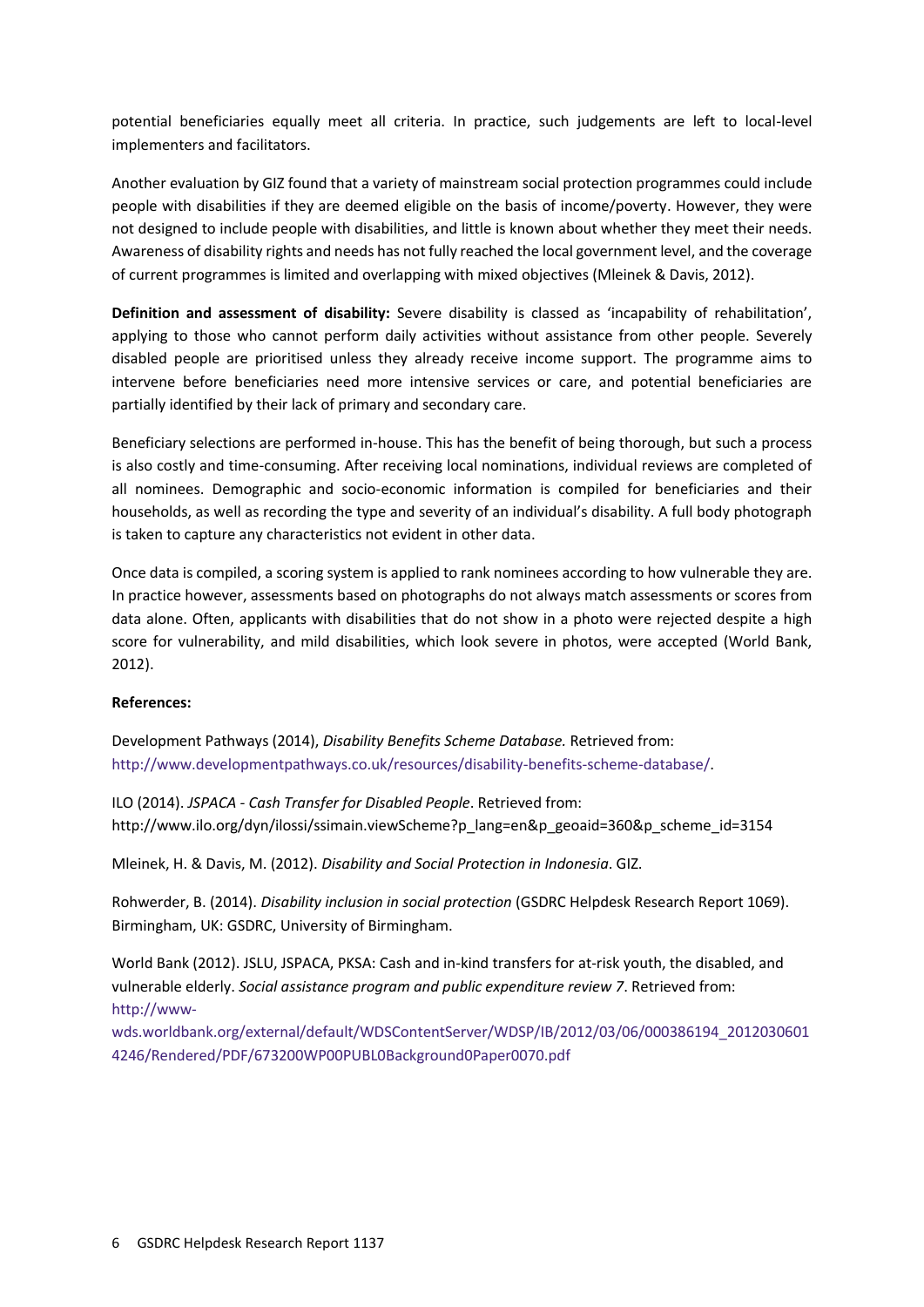## *Kenya - Cash Transfer Program to Persons with Severe Disability*

**Design:** Kenya's Vision 2030 provides a long–term development framework and initiatives aimed at sustaining rapid economic growth and tackling poverty, including strategies to combat discrimination faced various groups such as people with disabilities. The Ministry of Gender, Children and Social Development is the focal point for disability issues in Kenya. The Ministry of Education provides resources for children with physical and mental disabilities to be placed in mainstream schools. Other significant bodies are the Kenya Institute of Special Education (KISE), a government institution established in 1986, with the aim of meeting the educational needs of disabled children, youth and adults.

A new pilot programme was rolled out in 2011 which initially targeted 10 households in each constituency, which was increased to 70 households in each constituency in 2012. In total 2,100 recipients received a monthly allowance of 1500-2000 KES.

The cash transfer programme is part of the National Safety Net Program (NSNP), whose aim is to target poor households that are particularly vulnerable because of where they live. The areas targeted include the arid or semi-arid lands of Northern Kenya or informal settlements of major urban centres. Programmes with their current resource levels are however largely limited in coverage. For instance, in some locations, only four to eight Persons with Severe Disabilities (PWSD) are benefitting from the programme, which leaves out a large pool of people who qualify for support. For example, safety nets cover only 0.38 per cent of poor households with a member who is disabled (Republic of Kenya, 2012). Other factors that contribute to exclusion include:

- Language barriers, as most documents are in English.
- Limited access due to the remoteness of some communities, especially those occupied by marginalised groups.
- Stigmatisation both self and communal, where households do not want be identified as having a family member suffering from diseases which are considered a curse by some communities.
- Ethnicity, mainly in places where there is a tendency towards resource-based conflicts. If local leaders are members of one rival group, it is less likely that they will identify households from the other group as being eligible for cash transfers.
- Distance from county headquarters, due to less access to information and services. Staff noted that limited resources prevented them from undertaking outreach services and disseminating information more widely.
- Negative perceptions and misinformation about the programmes, such as the perception that receiving cash transfers makes people lazy, or that the cash transfer programme was an election ploy (World Bank, 2013).

Several loopholes were also reported by the beneficiaries, such as:

- People who are nominated to collect the funds on behalf of beneficiaries demand compensation.
- The caretaker collects the benefits without informing the beneficiary. Some beneficiaries never knew that the benefits had been collected, others went to the post office only to find that other people had collected their money.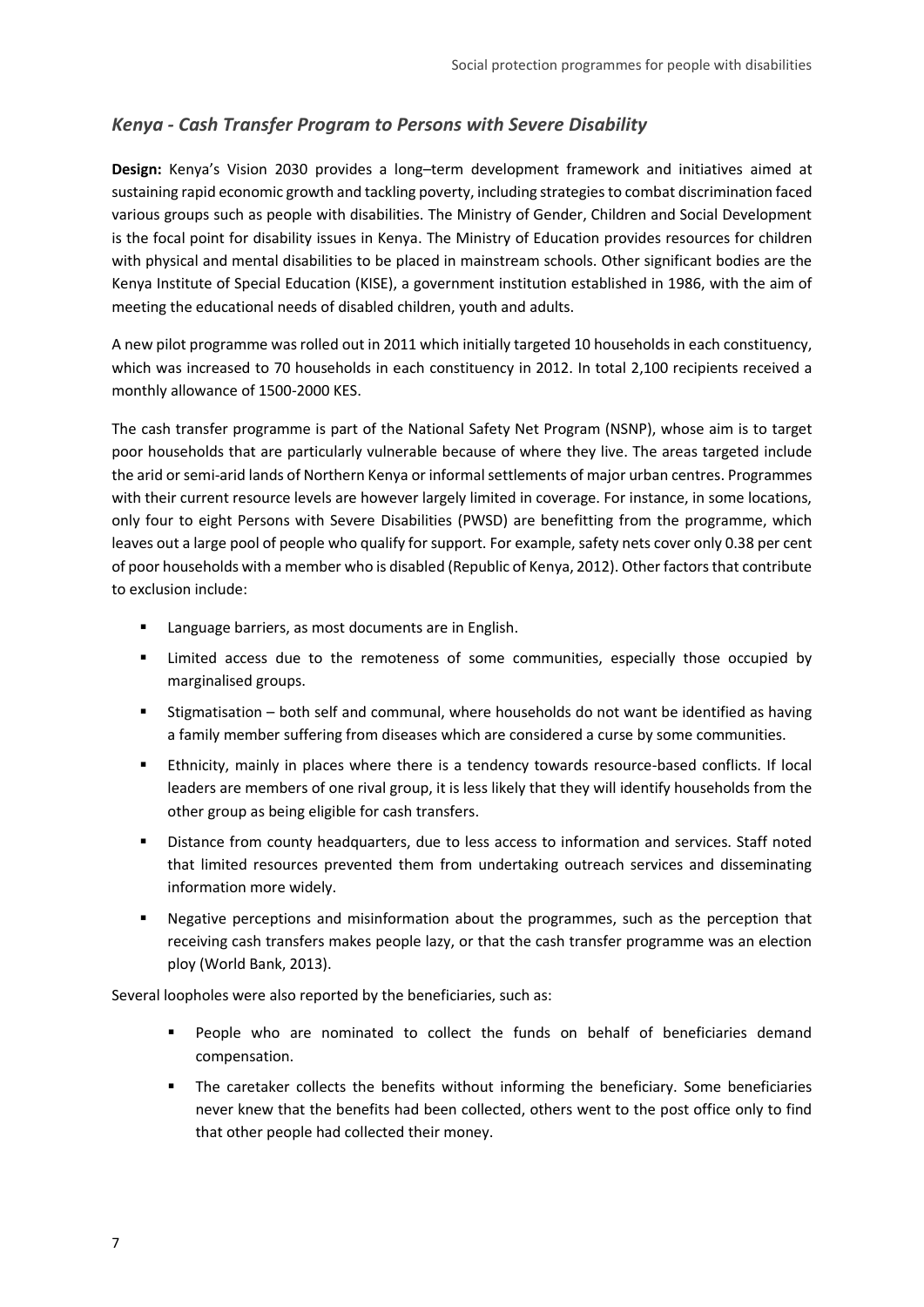- Due to low literacy and numeracy levels among some beneficiaries, caretakers may not tell them the truth about the value of the transfer and pocket the rest of the money.
- Post office workers (where benefits are collected) may collaborate with caretakers to defraud the beneficiary (World Bank, 2013).

To ensure that only the most deserving people are supported, the programme involves disability groups in the targeting process on the assumption that the members know each other and are able to identify those most in need among them. However, some of the community members claimed that favouritism had determined the selection of beneficiaries. It may also be the case that some community members who choose to hide their disability are being left out of the programme (Amuyunzu-Nyamongo, 2013).

**Definition and assessment of disability:** For a household to be eligible, it needs to fulfil all three criteria:

- The household must be caring for a person with severe disabilities (in need of permanent care including feeding, using bathroom; protection from danger from themselves, other persons, or the environment; those who need intensive support on a daily basis which keeps caregivers at home or close to them at all times).
- The household must be extremely poor (no specific definition is given for extreme poverty).
- The household must not be enrolled in any other cash transfer program or be receiving any pension or other regular income.

#### **References:**

Amuyunzu-Nyamongo, M. (2013). *The Kenya National Safety Net Program for Results: Environmental and Social Systems Assessment*. The Ministry of Gender, Children and Social Development. [http://www](http://www-wds.worldbank.org/external/default/WDSContentServer/WDSP/IB/2013/06/13/000333037_20130613112339/Rendered/PDF/E42020REV0Keny0110201300Box377337Bl.pdf)[wds.worldbank.org/external/default/WDSContentServer/WDSP/IB/2013/06/13/000333037\\_2013061311](http://www-wds.worldbank.org/external/default/WDSContentServer/WDSP/IB/2013/06/13/000333037_20130613112339/Rendered/PDF/E42020REV0Keny0110201300Box377337Bl.pdf) [2339/Rendered/PDF/E42020REV0Keny0110201300Box377337Bl.pdf](http://www-wds.worldbank.org/external/default/WDSContentServer/WDSP/IB/2013/06/13/000333037_20130613112339/Rendered/PDF/E42020REV0Keny0110201300Box377337Bl.pdf)

Republic of Kenya (2012). *Kenya Social Protection Sector Review, June 2012 Executive Report*. Retrieved from: [http://www.vision2030.go.ke/cms/vds/SP\\_Executive\\_Report\\_FINAL1.pdf](http://www.vision2030.go.ke/cms/vds/SP_Executive_Report_FINAL1.pdf)

Development Pathways (2014). *Disability Benefits Scheme Database*. Retrieved from: [http://www.developmentpathways.co.uk/resources/disability-benefits-scheme-database/.](http://www.developmentpathways.co.uk/resources/disability-benefits-scheme-database/)

Mbithi, L. & Mutuku, M. (2010). *Social protection status in developing countries – The case of Kenya*. Draft Paper prepared for ERD Regional Conference on Promoting resilience through social protection in Sub-Saharan Africa. Retrieved from:

[http://erd.eui.eu/media/2010/Mbithi\\_Social%20Protection%20%20paper-%20Kenya.pdf](http://erd.eui.eu/media/2010/Mbithi_Social%20Protection%20%20paper-%20Kenya.pdf)

World Bank (2013). *Environmental and Social Systems Assessment of the Kenya National Safety Net Program for Results*. World Bank, Washington D.C. Retrieved from: [http://www](http://www-wds.worldbank.org/external/default/WDSContentServer/WDSP/IB/2013/06/13/000333037_20130613112339/Rendered/PDF/E42020REV0Keny0110201300Box377337Bl.pdf)[wds.worldbank.org/external/default/WDSContentServer/WDSP/IB/2013/06/13/000333037\\_2013061311](http://www-wds.worldbank.org/external/default/WDSContentServer/WDSP/IB/2013/06/13/000333037_20130613112339/Rendered/PDF/E42020REV0Keny0110201300Box377337Bl.pdf) [2339/Rendered/PDF/E42020REV0Keny0110201300Box377337Bl.pdf.](http://www-wds.worldbank.org/external/default/WDSContentServer/WDSP/IB/2013/06/13/000333037_20130613112339/Rendered/PDF/E42020REV0Keny0110201300Box377337Bl.pdf)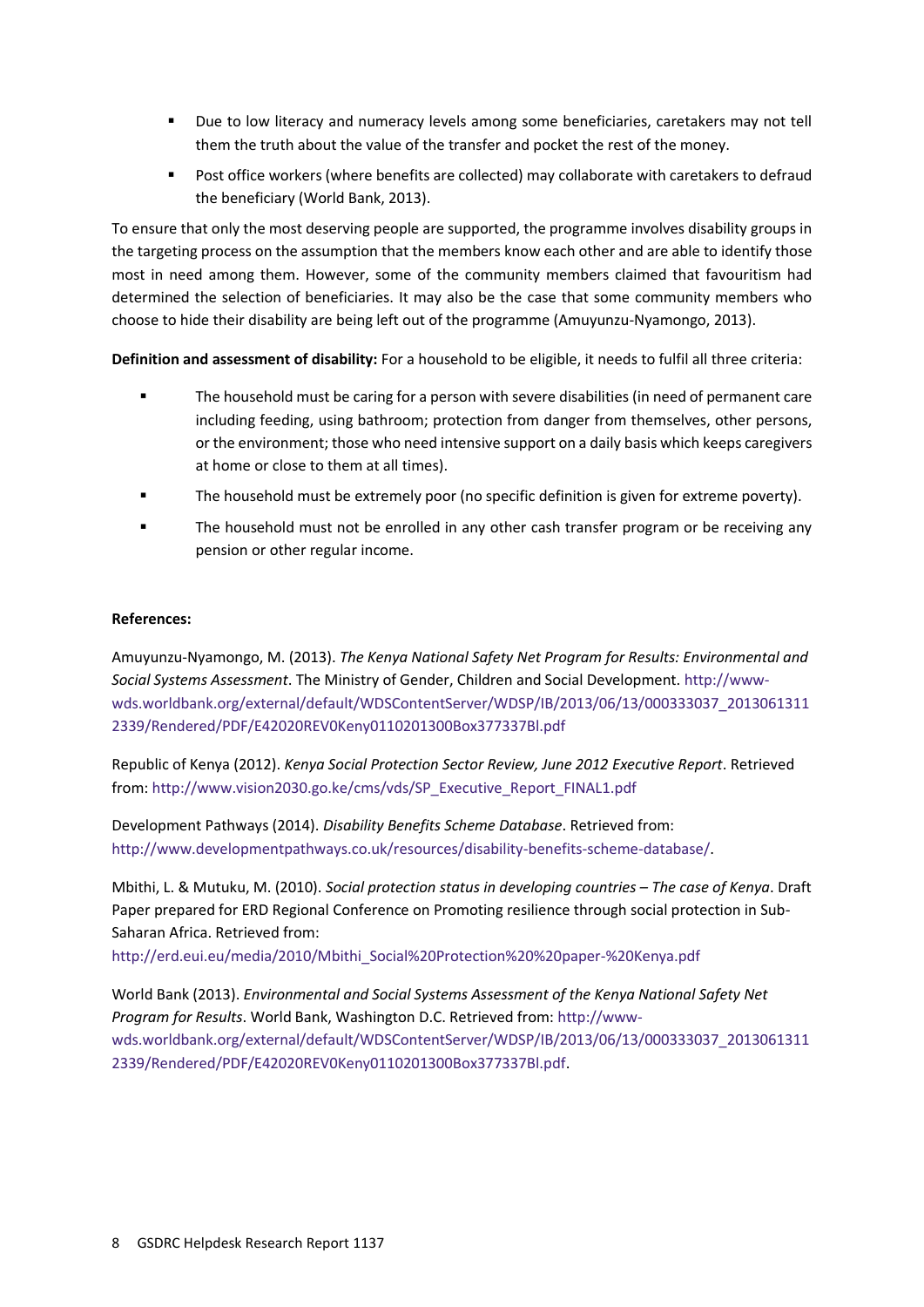## *Uzbekistan – Social protection of people with disabilities*

**Design:** Uzbekistan government runs four different programmes to provide social protection for the disabled, who receive an allowance of US\$34-\$74 monthly. In 2009, 750,000 individuals were provided with social assistance and pensions due to disabilities. The pension is paid according to three categories of disability: total disability, incapacity for any work, and requires constant attendance (class I); total disability, incapacity for any work, and does not require constant attendance (class II); and partial disability and incapacity for usual work (class III). The four programmes are:

- **Disability Pension: Only for those who have paid contributions to the Pension Fund.**
- Allowances to adults disabled since childhood.
- Allowances to disabled who do not have necessary record of service.
- **Disabled Children Benefit.**

**Definition and assessment of disability:** The Law on 'Social Security of Disabled People in the Republic of Uzbekistan, Article 1' defines a person with disability as one who is in need of aid because he/she has physical or mental problems. Daily activities such as moving, orientation, speech, behavioural control, and/or work on one's own are completely or partly limited. A medical assessment is required for all programmes except Disabled Children Benefit, and focuses on ability to work. People with class I or II disabilities qualify for the programmes, but benefits to people with class III disabilities were cut by the government in 2010. For the Disabled Children Benefit, allowances are provided by Ministry of Finance Medical Control Commissions (VTEK) at district clinics. A medical certificate recognising the disability is required to receive a disability allowance. Such a certificate may need to be renewed every one to two years, depending on the disability.

#### **References:**

Development Pathways (2014), Disability Benefits Scheme Database. Retrieved from: [http://www.developmentpathways.co.uk/resources/disability-benefits-scheme-database/.](http://www.developmentpathways.co.uk/resources/disability-benefits-scheme-database/)

U.S Social Security Administration (2014). *Social Security Programs Throughout the World: Asia and the Pacific, 2010*. Retrieved from[: http://www.ssa.gov/policy/docs/progdesc/ssptw/2010-](http://www.ssa.gov/policy/docs/progdesc/ssptw/2010-2011/asia/uzbekistan.html) [2011/asia/uzbekistan.html](http://www.ssa.gov/policy/docs/progdesc/ssptw/2010-2011/asia/uzbekistan.html)

# **Mainstream Social Protection Programmes**

# *Ghana - Livelihood Empowerment Against Poverty (LEAP)*

**Design:** LEAP is a social cash transfer program which provides cash and health insurance to extremely poor households, such as vulnerable children, senior citizens or disabled people who are unable to work.

Until January 2012, LEAP households received between 8-15 Ghanaian Cedis (GH¢) per month depending on eligible beneficiaries per household. This amount was tripled in January 2012 to 24-45 GH¢. The value of the transfer depends on the number of eligible beneficiaries within that household. Aside from direct cash payments, beneficiaries are provided with free health insurance through the new National Health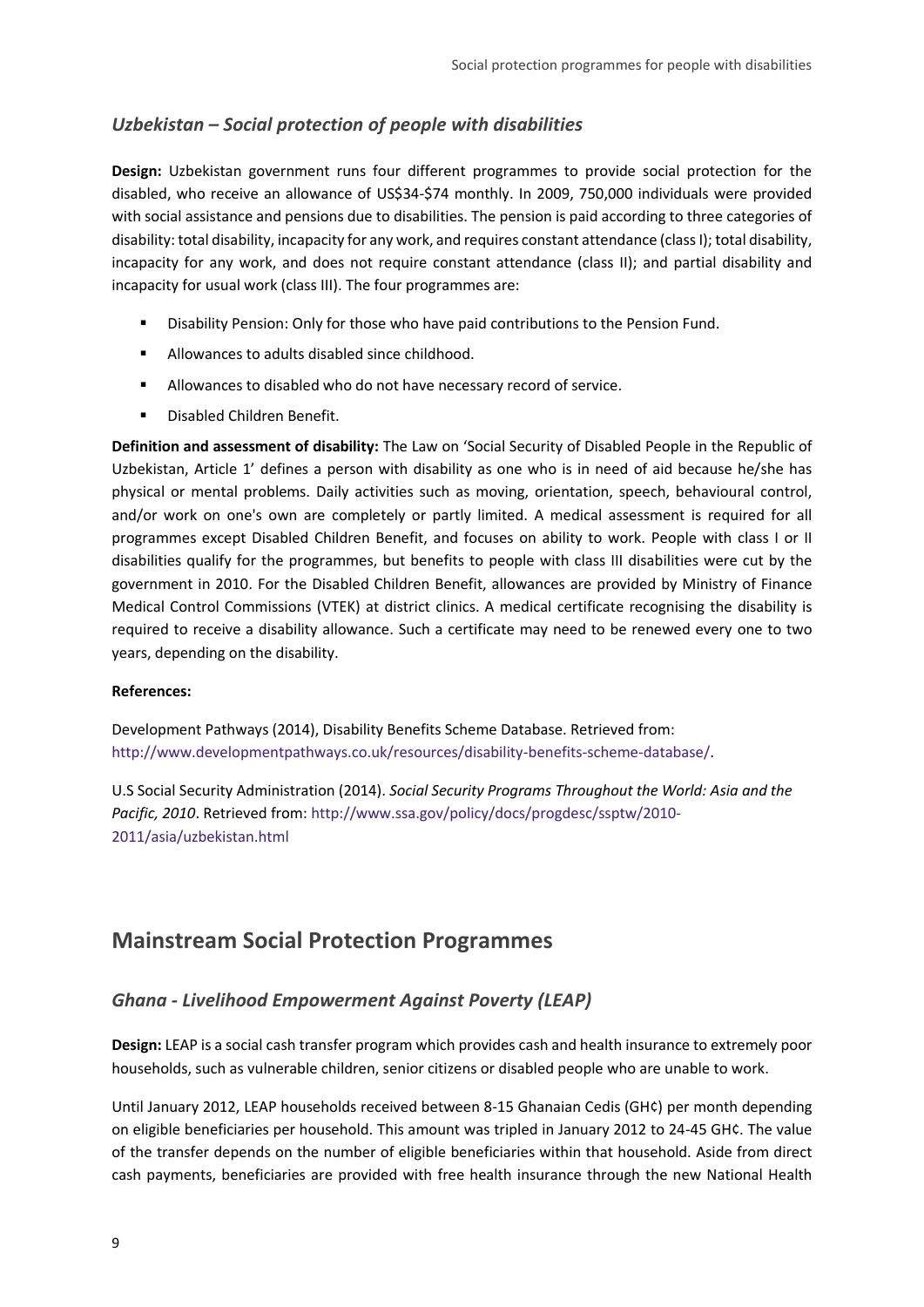Insurance Scheme (NHIS). Funds to cover enrolment in health insurance are transferred to the local health authority who then issues cards to LEAP households. Continued receipt of cash payments from LEAP is conditional on possession of a health insurance card.

The initiative covers 20 districts across eight of Ghana's agriculturally vulnerable and flooded regions. It is funded by the Government of Ghana (50 per cent), as well as donations from DFID and a loan from the World Bank. It is implemented by the Department of Social Welfare (DSW) in the Ministry of Gender, Children and Social Protection (MoGCSP).

LEAP started a trial phase in March 2008, and as of July 2013, the program had reached over 70,000 households across Ghana. An evaluation of the programme (Handa et al., 2014) found that the cash transfers had no impact on household consumption, likely due to irregular payments and the low level of benefits. This issue has been partially resolved by tripling the transfer value in early 2012. Additionally, despite a strong increase in NHIS coverage among LEAP households, there was little impact on utilisation of health services orreductions in health expenditure. Another issue is that while the government of Ghana has been supportive of programme, lack of resources continues to pose a major challenge. The government largely relies on development partners to mobilise funding for additional capacity development.

**Definition and assessment of disability:** Eligibility is based on poverty and having a household member in at least one of three demographic categories:

- Single parent with orphan or vulnerable child (OVC).
- **Elderly poor.**
- **Person with extreme disability unable to work (PWD).**

Initial selection of households is done through a community based process and is verified centrally with a proxy means test. The selection of recipients is made through geographical targeting, combined with an initial verification of the list of beneficiaries by the community, the ranking of likely recipients with indicators previously selected, and latter submission of the list of the recipients to the community.

#### **References:**

Handa, S. et al. (2014). *Livelihood Empowerment Against Poverty Program: Impact Evaluation*. Carolina Population Center, University of North Carolina at Chapel Hill. Retrieved from: [http://www.cpc.unc.edu/projects/transfer/countries/ghana/LEAPImpactEvaluation\\_FINAL2014march17.](http://www.cpc.unc.edu/projects/transfer/countries/ghana/LEAPImpactEvaluation_FINAL2014march17.pdf) [pdf.](http://www.cpc.unc.edu/projects/transfer/countries/ghana/LEAPImpactEvaluation_FINAL2014march17.pdf)

South-South Learning on Social Protection (2014). *Livelihood Empowerment Against Poverty – LEAP*. Retrieved from: [http://south-south.ipc-undp.org/about-us/item/175-livelihood-empowerment-against](http://south-south.ipc-undp.org/about-us/item/175-livelihood-empowerment-against-poverty-leap)[poverty-leap](http://south-south.ipc-undp.org/about-us/item/175-livelihood-empowerment-against-poverty-leap)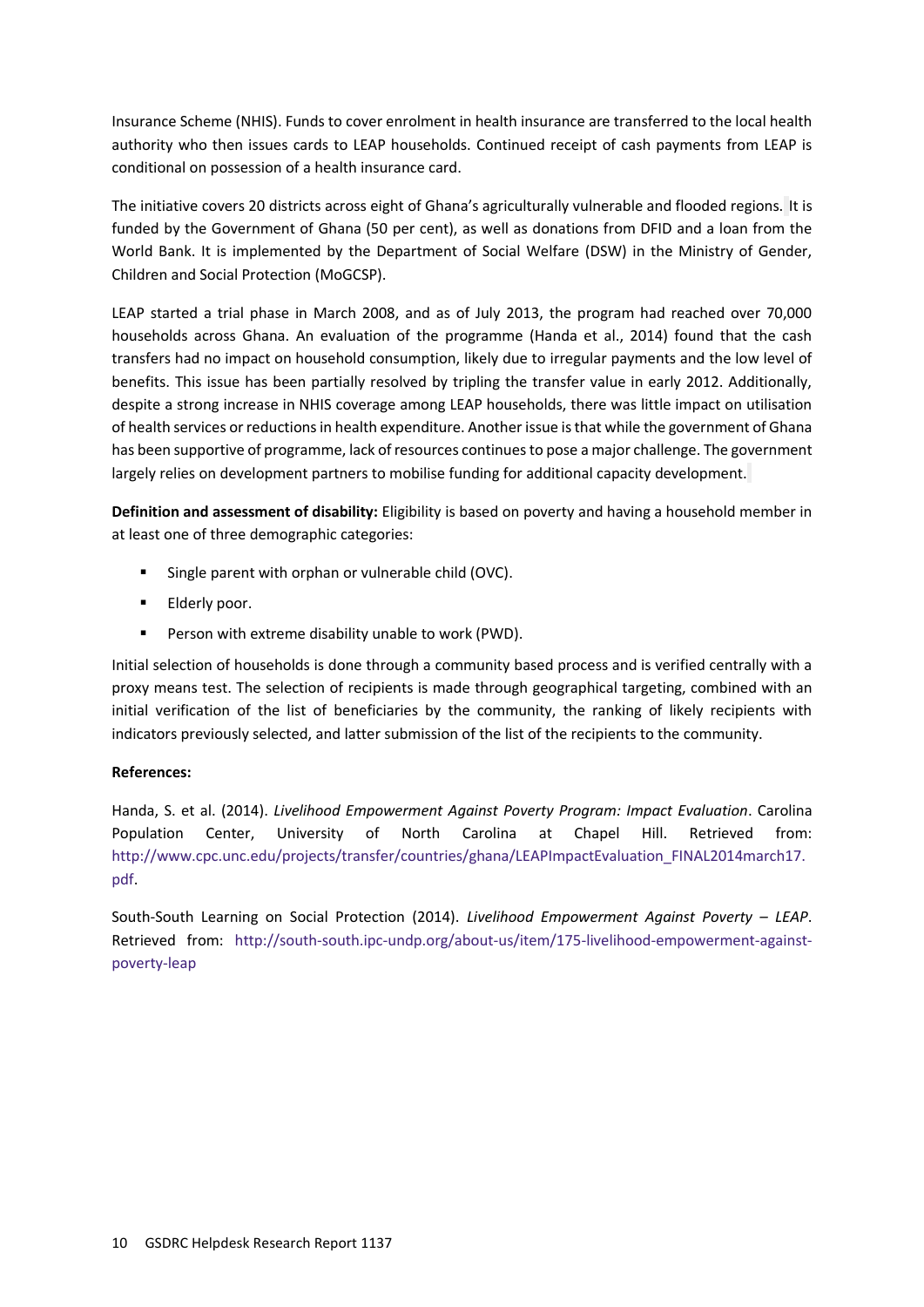## *Sierra Leone – Social Safety Net*

**Design:** The Social Safety Net pilot was first established in 2007. In that year, it reached approximately 7,000 people in seven chiefdoms. It targets those vulnerable to the extreme, identifying around 1,000 recipients per pilot chiefdom. In 2007, benefits were Le 33,300 (approx. US\$10.30) per person per month.

While several ministries have been mandated to provide free services or assistance for people with disabilities, implementation suffers from 'lack of resources, capacity constraints, inadequate inter-sectoral coordination, and insufficient awareness of service providers with respect to the rights and entitlements of the people with disabilities' (Ovadiya & Zampaglione, 2009: 23). For example, polio victims, amputees, the blind, the deaf, the mute, and people with diabetic retinopathy qualify for free primary health care services according to the law. However, allocation of resources is lacking to support its provision.

A 2004 census estimates that there are almost 120,000 people with disabilities in the country, or 2.4 per cent. However, considering the level of poverty, the low Human Development Index (HDI), and turmoil that the country has experienced for almost two decades, the prevalence of disability is likely to be underestimated by far. In neighbouring Liberia, which is a comparably poor and conflict-affected country, 17 per cent of the population are estimated to have disabilities (Ovadiya & Zampaglione, 2009).

In February this year, the funding of a new project for Sierra Leone's Social Safety Net was announced. The objective of the programme is '(i) design of a targeting system; (ii) development of a beneficiary registry; (iii) development of a management information system (MIS); (iv) set-up of a payment system; and (v) development of a grievance redresses mechanism (GRM) and anti-corruption measures' (World Bank, 2014).

**Definition and assessment of disability:** Beneficiaries of the Social Safety Net Scheme are comprised of disabled people; widows and widowers; senior citizens above 60 years; children up to 15 years, who lost contact with their parents during the war and are still separated; and orphans. Those eligible for the programme have no regular income, no other regular means of support and unable to work.

It has been suggested that methods of assessing disability may contribute to the under-estimated numbers of disability prevalence. Asking "Do you have a disability?" instead of specific questions about functioning may produce different results, due to different understanding of the word. People may also think of disability relative to how others around them function, and in areas with significant numbers of poor health, disability may be the norm (Ovadiya & Zampaglione, 2009).

#### **References:**

Holmes, R. & Jackson, A. (2007). *Cash Transfers in Sierra Leone: Appropriate, Affordable and Feasible?* London: Overseas Development Institute. Retrieved from: [http://www.odi.org/sites/odi.org.uk/files/odi](http://www.odi.org/sites/odi.org.uk/files/odi-assets/publications-opinion-files/4136.pdf)[assets/publications-opinion-files/4136.pdf.](http://www.odi.org/sites/odi.org.uk/files/odi-assets/publications-opinion-files/4136.pdf)

World Bank (2014). *Sierra Leone - Social Safety Nets Project*. Retrieved from: <http://documents.worldbank.org/curated/en/2014/02/19221265/sierra-leone-social-safety-nets-project>

Ovadiya, M & Zampaglione, G. (2009). Escaping Stigma and Neglect People with Disabilities in Sierra Leone. Washington DC: World Bank. Retrieved from:

[https://openknowledge.worldbank.org/bitstream/handle/10986/5950/499260PUB0stig101Official0Use0](https://openknowledge.worldbank.org/bitstream/handle/10986/5950/499260PUB0stig101Official0Use0Only1.pdf?sequence=1) [Only1.pdf?sequence=1.](https://openknowledge.worldbank.org/bitstream/handle/10986/5950/499260PUB0stig101Official0Use0Only1.pdf?sequence=1)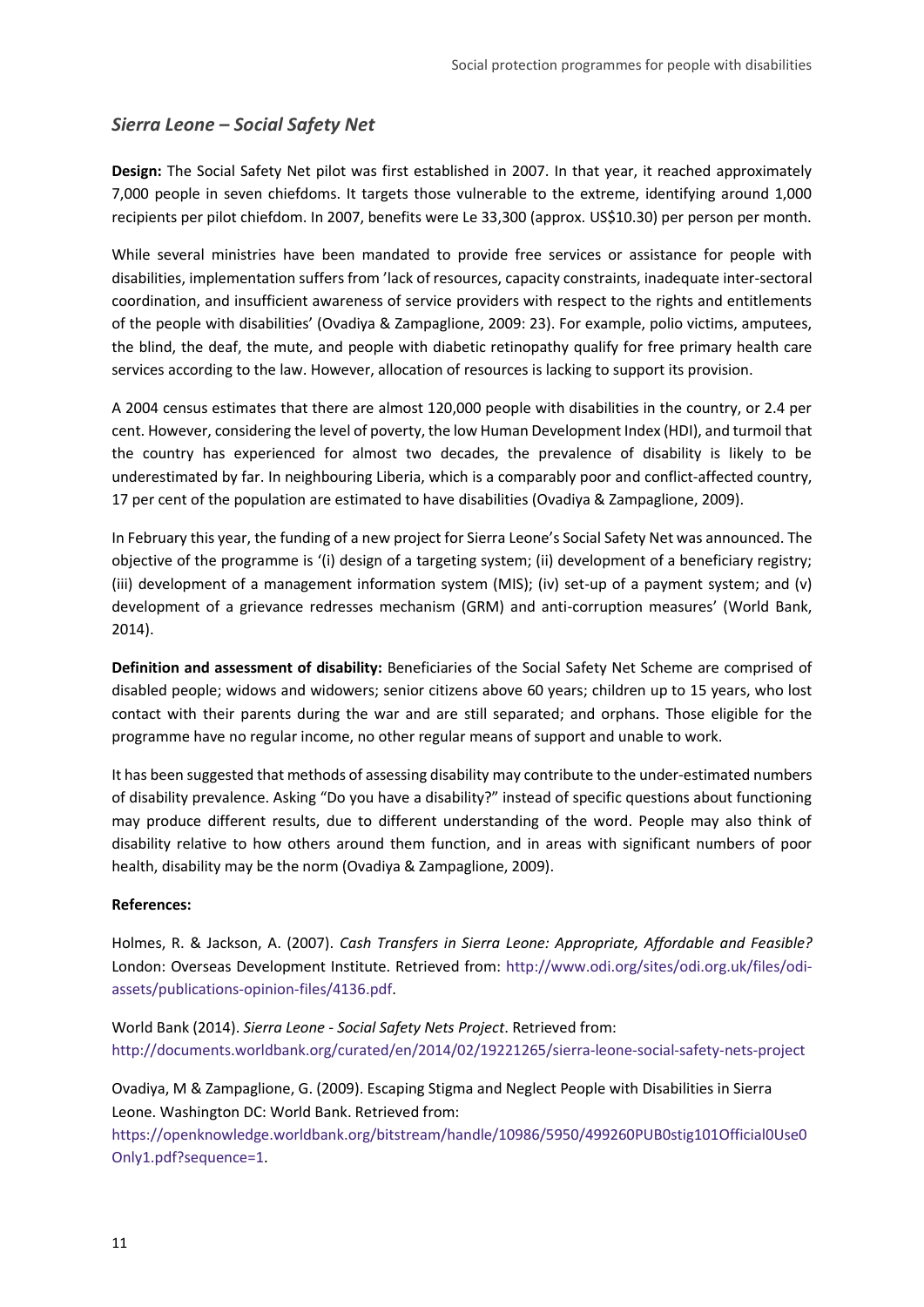# *Uganda – The Social Assistance Grants for Empowerment programme*

**Design:** The programme was initiated in 2011 and pays eligible individuals and households around US\$10 per month. It is made up of an Old Age Grant for people aged over 65 and a Vulnerable Families Support Grant (VFSG), and targets households who have problems finding employment. It has been argued that this offers a more inclusive and nuanced picture of the needs people with disabilities may have for social protection (Schneider et al., 2011). The government of Uganda estimates that 16 per cent of the population have a disability, while four per cent are severely disabled (Republic of Uganda, 2013).

Common complaints about the social protection programme include:

- Not being able to access enrolment exercises, thus being excluded.
- Eligibility decision based on poor targeting, definition/composition of household, age determination etc.
- **Graduation decisions.**
- **Inadequate provision for timely case management.**
- Accessibility restrictions faced by older people and people with disabilities (Republic of Uganda, 2012).

**Definition and assessment of disability:** VFSG is assessed according to vulnerability indicators such as older people, children, orphans and people with moderate or severe disabilities. Household composition scores are calculated and the highest scoring 15 per cent of households are eligible for the VFSG. This is a targeted mainstream programme which uses the Washington Group on Disability Statistics' Short Set of six questions. These ask about difficulties people have in seeing; hearing; walking and climbing stairs; remembering and concentrating; self-care and communication (Schneider et al., 2011).

Village Chairpersons are responsible for informing Sub-County CDOs through Parish Chiefs of any new cases of permanent disability. Parish Chiefs will then conduct a disability assessment to be included in the household scoring.

#### **References:**

Schneider, M., Waliuya, W., Munsanje, J. & Swartz, L. (2011b). Reflections on Including Disability on Social Protection Programmes. *IDS Bulletin* 42(6): 38-44. [DOI: [http://dx.doi.org/10.1111/j.1759-](http://dx.doi.org/10.1111/j.1759-5436.2011.00271.x) [5436.2011.00271.x\]](http://dx.doi.org/10.1111/j.1759-5436.2011.00271.x)

Republic of Uganda (2013). *National Social Protection Policy Framework For Uganda*. Retrieved from: <http://goo.gl/TxeuVF>

Republic of Uganda (2013). *Social Assistance Grants for Empowerment (SAGE)*. Retrieved from: [http://www.socialprotection.go.ug/pdf/SAGE%20Implementation%20Guidelines%20National-](http://www.socialprotection.go.ug/pdf/SAGE%20Implementation%20Guidelines%20National-District%20V%2020%20Feb%202012.pdf)[District%20V%2020%20Feb%202012.pdf.](http://www.socialprotection.go.ug/pdf/SAGE%20Implementation%20Guidelines%20National-District%20V%2020%20Feb%202012.pdf)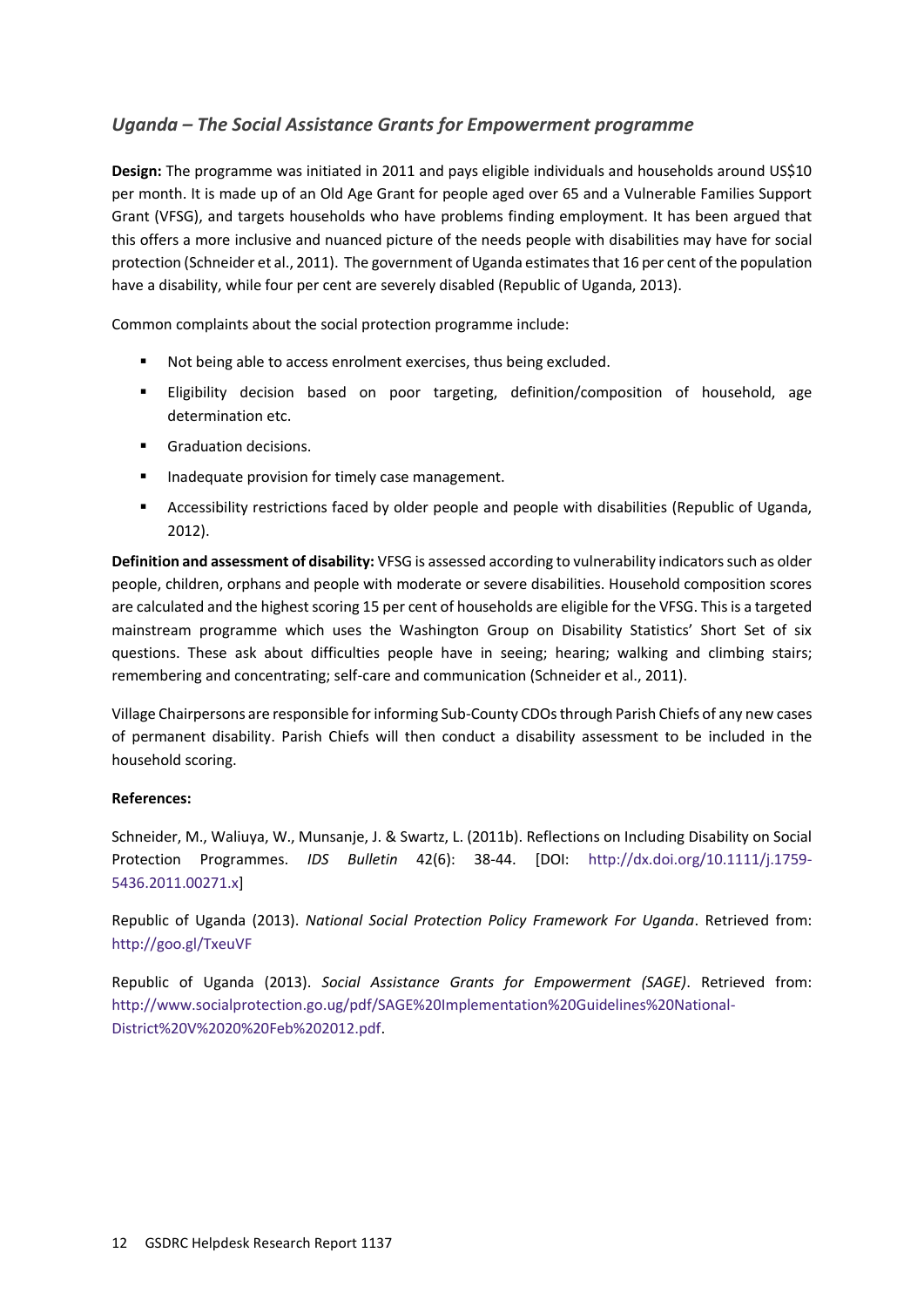## *Zambia – Social Cash Transfer Scheme*

**Design:** The Zambian Social Cash Transfer scheme is an example of integration of people with disability within a mainstream scheme. It consists of a household grant of around 15 US\$ per month, paid bi-monthly. Its aim is to target households in poverty and evaluations of the programme show that people with disabilities have been included, with one of the eligibility criteria being that the household has no "ablebodied" persons of working age (Gooding & Marriot, 2009).

The Community Welfare Assistant Committees responsible for the targeting of beneficiary households are aware of the importance of looking at disability and that disability does not necessarily mean people are poor if local factors enable them to overcome the barriers they may face. However this nuanced understanding of local factors would make it too costly and time consuming to scale-up to national level (Schneider et al, 2011). As disabled people are not specifically targeted, data on coverage was not found. A similar programme is run in Malawi.

**Definition and assessment of disability:** The main criteria for eligibility of the social cash transfer programme are: critically poor or destitute households experiencing chronic hunger and under-nutrition, who are begging and are in danger of starvation; and incapacitated households where breadwinners are sick or have died; or where there are no able-bodied persons of working age. Because there is no specific or standard identification process of disability, the disabilities that are included are mainly visible ones.

Strict criteria of "able-bodied" is not given, and may therefore vary between committees. In general, disabled people have been considered 'unfit' to support a household, therefore they are likely to be considered eligible. The programme also supports low capacity households, whose capacity to generate income can be strengthened, thus allowing them to graduate from the programme (Gooding & Marriot, 2009).

#### **References:**

Schneider, M., Waliuya, W., Munsanje, J. & Swartz, L. (2011b). Reflections on Including Disability on Social Protection Programmes. *IDS Bulletin* 42(6): 38-44. [DOI: http://dx.doi.org/10.1111/j.1759- 5436.2011.00271.x ]

Gooding, K. & Marriot, A. (2009). Including Persons with Disabilities in Social Cash Transfer Programmes in Developing Countries. *Journal of International Development*, 21, 685-698. [DOI: http://dx.doi.org/10.1002/jid.1597 ]

# **About this report**

This report is based on three days of desk-based research. It was prepared for the Australian Government, © Australian Government 2014. The views expressed in this report are those of the author, and do not necessarily reflect the opinions of GSDRC, its partner agencies or the Australian Government.

The GSDRC Research Helpdesk provides rapid syntheses of key literature and of expert thinking in response to specific questions on governance, social development, humanitarian and conflict issues. Its concise reports draw on a selection of the best recent literature available and on input from international experts. Each GSDRC Helpdesk Research Report is peer-reviewed by a member of the GSDRC team. Search over 400 reports a[t www.gsdrc.org/go/research-helpdesk.](http://www.gsdrc.org/go/research-helpdesk) Contact[: helpdesk@gsdrc.org.](mailto:helpdesk@gsdrc.org)